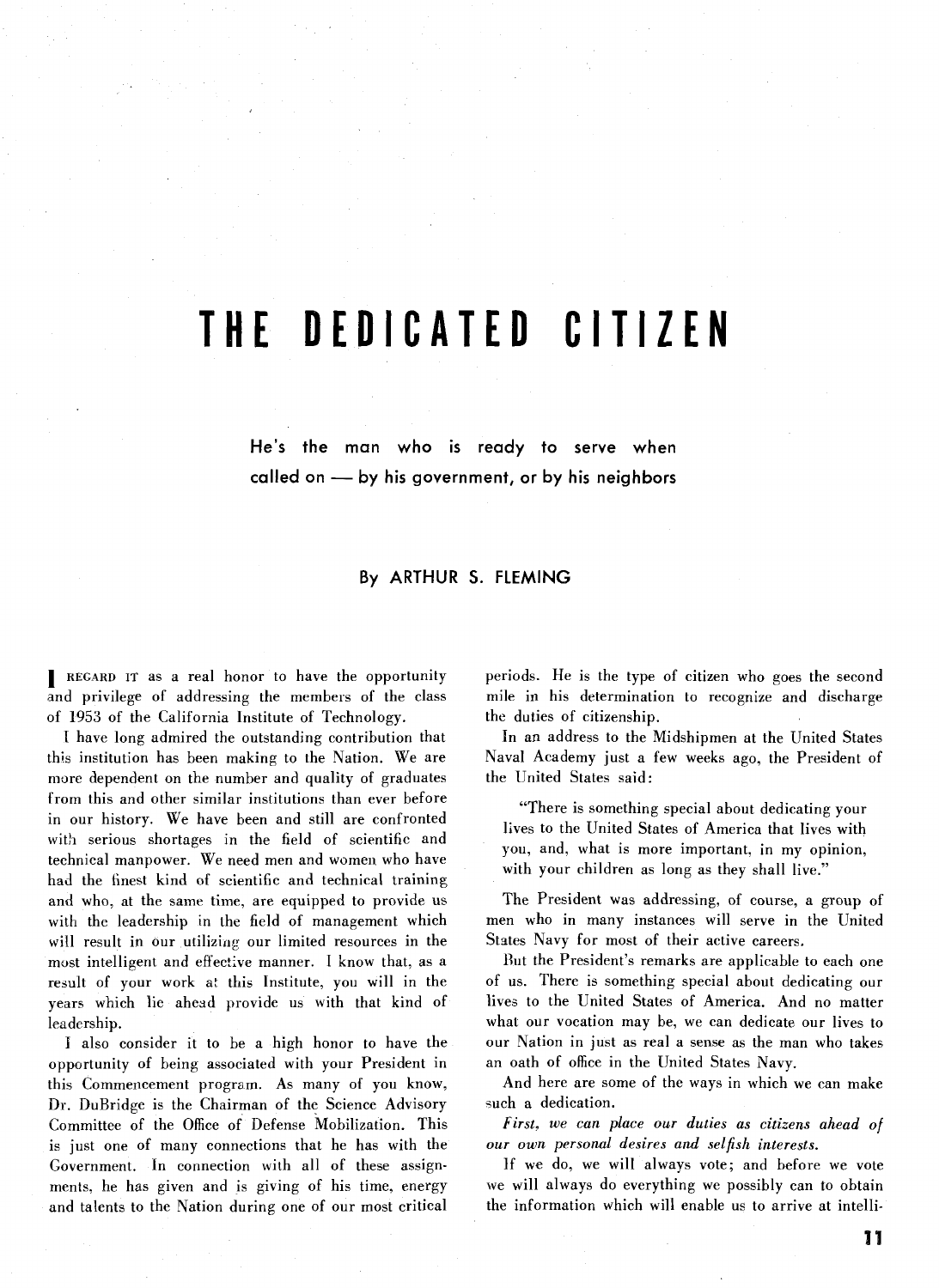gent conclusions regarding both candidates and issues.

The man or woman who fails to do both of these things is deliberately placing personal desires and interests ahead of the best interests of his Nation.

We need the contributions that men and women trained in scientific fields can make to the solution of our major political issues. There is no way in the world in which you can satisfactorily rationalize your failure to make such a contribution. You are either going to strengthen your Government by becoming a participant in the affairs of Government or you are going to undermine your Government by standing on the sidelines as spectators. You can't be neutral.

#### **He serves his neighbors**

*Second, we can help our neighbors realize their highest possibilities.* 

The surest way in which to undermine the foundation on which our Nation rests is for citizens to decide that they will take care of themselves and let the other fellow take care of himself.

The dedicated citizen is one who always is ready to utilize his time, energy, and resources in the interest of assisting, for example, the Red Cross, Community Chest agencies, and above all, the church of his choice.

And the dedicated citizen is one who believes that he must have the same concern for his neighbor 5,000 miles away as he has for his neighbor five blocks away. He may argue about the best way in which to express that concern, but he will never contend that he and his fellow citizens should not be concerned.

When the Master of us all told us "to love our neighbor" he was stating a law of life which, if obeyed, will bring us satisfaction that just cannot come to us in any other manner. If we follow this Commandment we will lose our lives in service to others and in so doing we will find joy and peace. Also, in so doing we will be strengthening our Nation. When we dedicate our lives to our fellow human beings, we dedicate our lives to the United States of America.

#### **He serves his government**

*Third, we can respond quickly and enthusiastically when we have the opportunity to serve our fellow human beings through Government.* 

*I* know that this point has special meaning for at least some of the men of this class. You know that for a specified period of time you will be called upon to dedicate your lives on a full-time basis to the United States of America.

And I hope that those of you who find yourselves in this position will not let anyone persuade you to become cynical about this period of service.

We are confronted with the most serious challenge to freedom that has ever faced our Nation. The Undersecretary of State, the Honorable Bedell Smith, provided us with a brief but accurate analysis of that challenge when, in an address a few days ago, he said:

". . . . we confront a ruthless, barbaric, and powerhungry clique who seek to subject the world to their tyranny. And I speak as one who spent three years in Moscow."

Personally, I just can't understand those who, referring to our mobilization program and the war in Korea, ask "What is it all about anyhow?" I can understand differences of opinion as to the best methods to use in meeting this challenge to our freedom. I can't understand, however, a failure to recognize the existence of the challenge.

We can deal with this challenge to free men effectively only as we proceed from a position of strength.

It is the hope and prayer of all of us that by proceeding from such a position we can avoid all-out war; Unless, however, our efforts to avoid all-out war rest back on a foundation of strength, the freedom that we cherish will perish from the earth.

# **Maintaining a position of strength**

And that position of strength must be maintained even though there is a cessation of hostilities in Korea. To quote again from Undersecretary of State Smith:

"If we gain an armistice, we should beware of letting down our guard. We cannot relax. Korea is but one flank of a conflict that girdles the world. Danger spots are many. We must remain alert and ready.

In other words, an armistice in Korea cannot possibly eliminate, or even diminish, the challenge to our freedom. We will still be dealing with a "ruthless, barbaric and power-hungry clique." And we can only deal with such a clique by proceeding from a position of strength. That is why the members of this graduating class who will be called upon to serve for a period of time in the armed forces will have the high privilege of dedicating their lives to the United States **of** America and, in so doing, will be making their contribution to the preservation of freedom.

But the men who will be serving in the armed forces are not the only persons who will have the opportunity of serving their fellow human beings through Government. Each one of us, at one time or another in our lives, is very likely to be brought face to face with such an opportunity.

### **A clear decision**

We may be asked to serve the political party of our choice. We may be invited to stand for election to the city council, the state legislature, or the Congress of the United States. Officials of our city, state, or federal governments may urge us to accept appointment to *a*  position of trust.

When we are confronted with the opportunity of serving in such capacities let's make our decision, not on the basis of what we would like to do, but on the basis